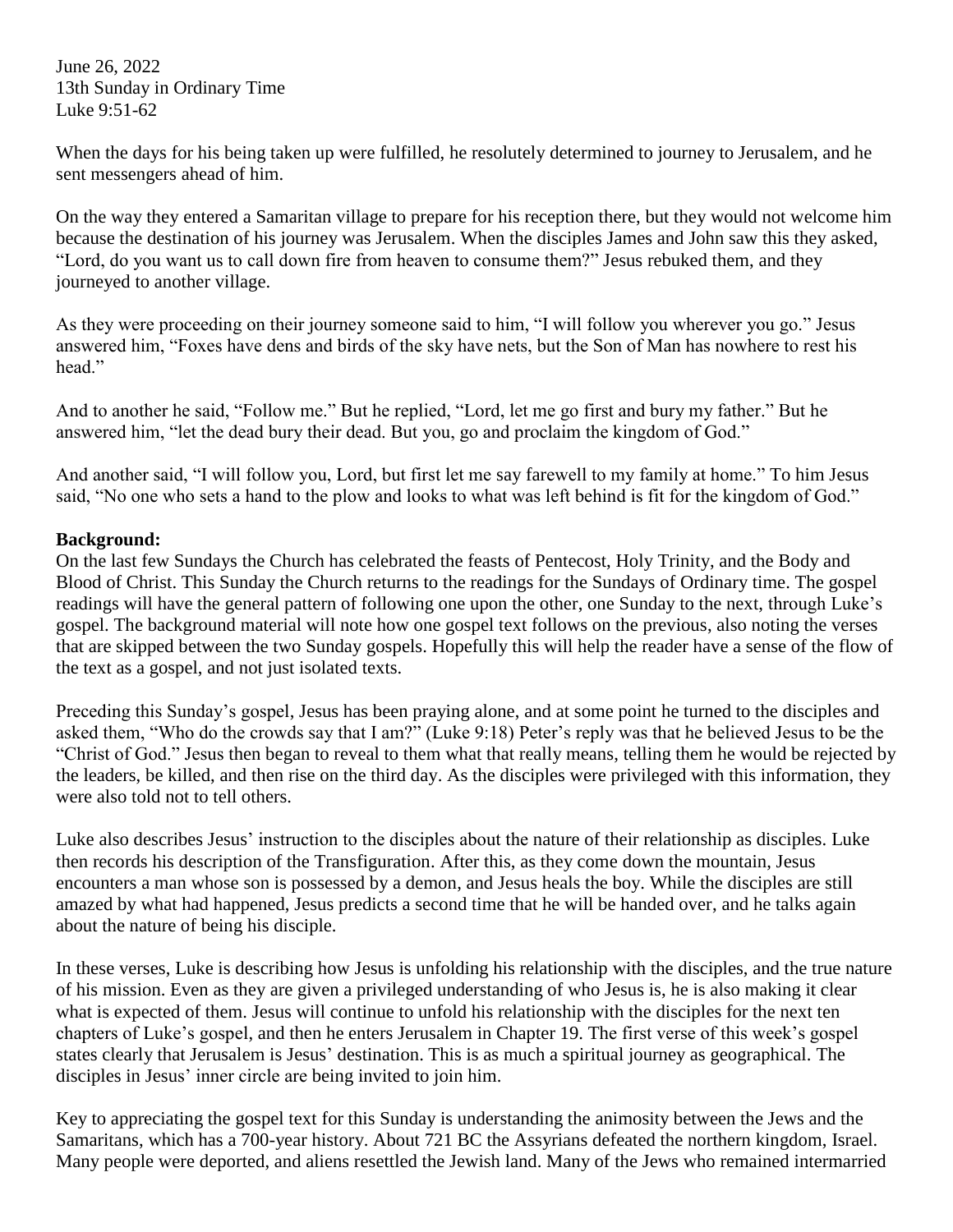with these aliens. When the Jews returned from captivity 200 years later, they were angry that those who were able to remain were not faithful to their Jewish traditions, and many had also intermarried with their new alien neighbors. The animosity was so great that they were not permitted to help in the rebuilding of the temple. In time the Samaritans built their own temple to Yahweh on Mount Gerizim. Hostility and disagreement about proper worship of Yahweh interlaces the relationship between Judeans and Samaritans. During Passover about the year 6 A.D., some Samaritans desecrated the temple in Jerusalem by throwing bones throughout the temple. About 45 years later the Samaritans of the village of Gema murdered a pilgrim on the way to Jerusalem for Passover. Some Judeans responded by burning their village to the ground and killings its inhabitants.

Matthew's gospel presents a more distant relationship between Jesus and Samaritans. In Matthew, Jesus tells his disciples not to even enter the Samaritan towns (10:5). Luke's gospel expresses a different attitude, and there are several examples. In the text for today, Jesus rebukes the two disciples who would destroy this Samaritan town. The 10th chapter of Luke contains the parable of the "Good Samaritan." The Samaritan leper who returns to thank Jesus for being cured is not instructed to make the customary offering in the Temple of Jerusalem (Luke 17:11-19). It would seem as if Luke has intentionally moved toward a more reconciling presentation of Jesus' attitude toward the Samaritans.

In the last six verses of today's gospel, it may seem like Jesus is discouraging those who would become his disciples. In verses 57 and 58, his comments seem to discourage one who may want to join him. In the remaining verses, Jesus invites two men to become followers, but he seems to have no patience for their need to fulfill social obligations to family. The admonitions are given to nameless would-be followers. Therefore, they are understood to be part of Jesus' instruction on the kind of commitment that is expected of his disciples. Their inclusion in the gospel is also a subtle admonition that the early Christians need to reflect on their fully living their initial full commitment to living discipleship.

## **Reflection Questions:**

- 1. The comments and attitudes of other Christians that I have found personally discouraging at times have been…
- 2. When I heard James and John in today's gospel ask Jesus if he wants them to call down fire from heaven, I thought…
- 3. Have you ever had thoughts like James and John? What were the circumstances? How do you think God was responding to you then? And now?
- 4. Has there ever been a point in your life when you were saying to Jesus that you would follow him wherever he goes?
- 5. Are you still saying that today?
- 6. Can you talk with God about the kind of welcome you think you have received from God, from the church, and from the world as one of Jesus's followers?

The gospel background and reflection questions are written by Fr. Paul Gallagher, OFM. They are edited by Sister Anne Marie Lom, OSF and Joe Thiel. The excerpts from the Sunday readings are prepared by Joe Thiel. To be added to the distribution list, send your name and email address to [annemarie.lom@gmail.com](mailto:annemarie.lom@gmail.com)

Our Gospel Reflections are hosted by the Franciscan Sisters of Christian Charity. Their homepage is [https://fscc-calledtobe.org/.](https://fscc-calledtobe.org/) One link there is labeled Franciscan Gospel Reflections. A click on the icon will take you to the Gospel reflections for the upcoming Sunday. By following this link, you will be able to blog or comment on the reflection questions. The material will be posted on Fridays and will be available until the following Friday when the new material is posted.

Excerpts from the Lectionary for Mass for Use in the Dioceses of the United States of America, second typical edition © 2001, 1998, 1997, 1986, 1970 Confraternity of Christian Doctrine, Inc., Washington, DC. Used with permission. All rights reserved. No portion of this text may be reproduced by any means without permission in writing from the copyright owner.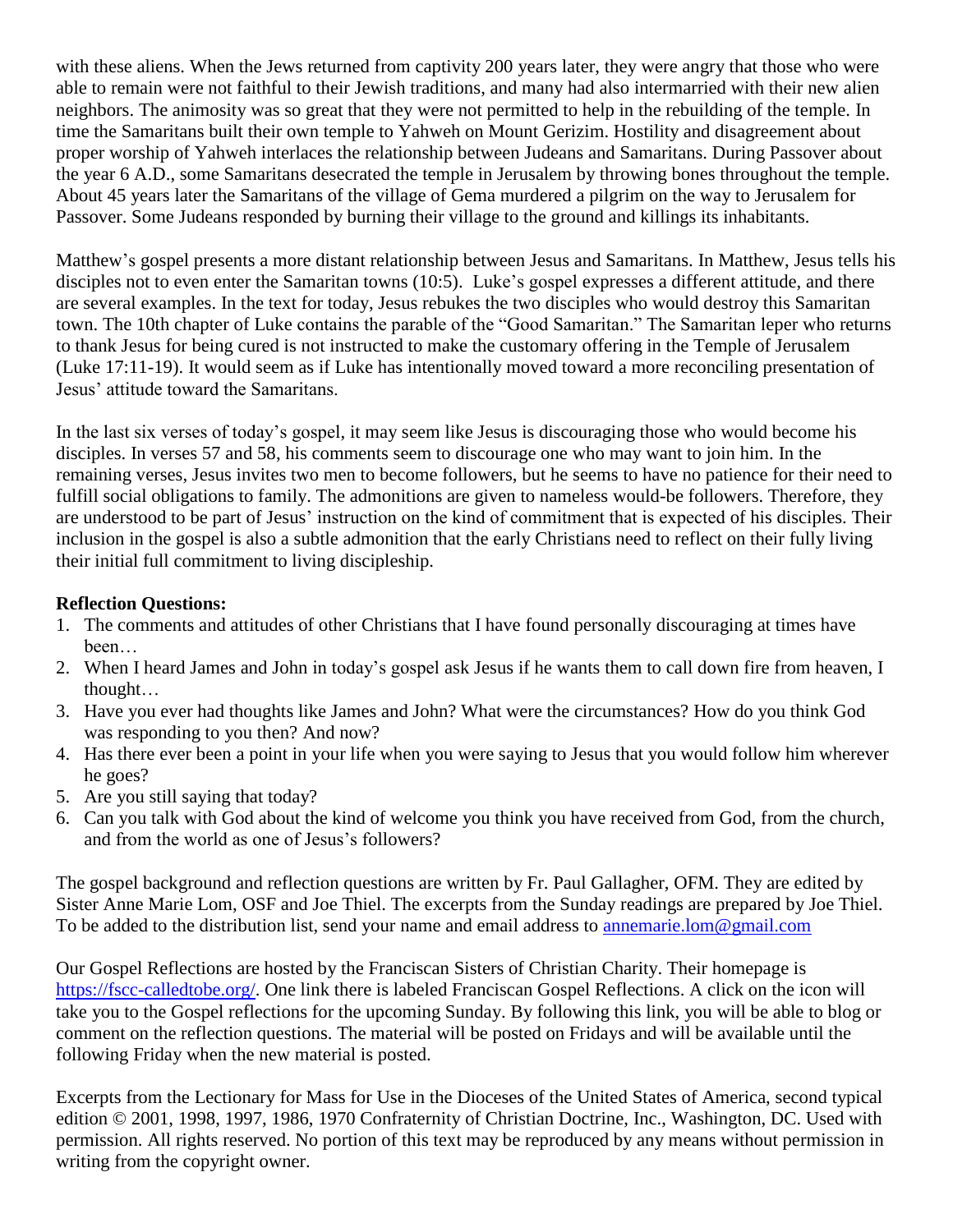## **Excerpts from the readings for June 26, 2022, the Thirteenth Sunday in Ordinary Time**

The Lord said to Elijah: "You shall anoint Elisha, son of Shaphat of Abelmeholah, as prophet to succeed you." Elijah set out and came upon Elisha, son of Shaphat, as he was plowing with twelve yoke of oxen; he was following the twelfth. Elijah went over to him and threw his cloak over him. Elisha left the oxen, ran after Elijah, and said, "Please, let me kiss my father and mother goodbye, and I will follow you." Elijah answered, "Go back! Have I done anything to you?" Elisha left him, and taking the yoke of oxen, slaughtered them; he used the plowing equipment for fuel to boil their flesh, and gave it to his people to eat. Then Elisha left and followed Elijah as his attendant.

You are my inheritance, O Lord. Keep me, O God, for in you I take refuge; I say to the Lord, "O my Lord, my allotted portion and my cup, you it is who hold fast my lot." I bless the Lord who counsels me; even in the night my heart exhorts me. I set the Lord ever before me; with him at my right hand I shall not be disturbed. Therefore my heart is glad and my soul rejoices, my body, too, abides in confidence because you will not abandon my soul to the netherworld, nor will you suffer your faithful one to undergo corruption. You will show me the path to life, fullness of joys in your presence, the delights at your right hand forever.

Brothers and sisters: For freedom Christ set us free; so stand firm and do not submit again to the yoke of slavery. For you were called for freedom, brothers and sisters. But do not use this freedom as an opportunity for the flesh; rather, serve one another through love. For the whole law is fulfilled in one statement, namely, You shall love your neighbor as yourself. But if you go on biting and devouring one another, beware that you are not consumed by one another. I say, then: live by the Spirit and you will certainly not gratify the desire of the flesh. For the flesh has desires against the Spirit, and the Spirit against the flesh; these are opposed to each other, so that you may not do what you want. But if you are guided by the Spirit, you are not under the law.

Jesus resolutely determined to journey to Jerusalem, and he sent messengers ahead of him. On the way they entered a Samaritan village to prepare for his reception there, but they would not welcome him because the destination of his journey was Jerusalem. When the disciples James and John saw this they asked, "Lord, do you want us to call down fire from heaven to consume them?" Jesus turned and rebuked them, and they journeyed to another village. As they were proceeding someone said to him, "I will follow you wherever you go." Jesus answered him, "Foxes have dens and birds of the sky have nests, but the Son of Man has nowhere to rest his head." And to another he said, "Follow me." But he replied, "Lord, let me go first and bury my father." But he answered him, "Let the dead bury their dead. But you, go and proclaim the kingdom of God." Another said, "I will follow you, Lord, but first let me say farewell to my family at home." Jesus said, "No one who sets a hand to the plow and looks to what was left behind is fit for the kingdom of God."

## **Excerpts from 1 Kings 19:16, 19-21; Psalm 16:1-2, 5, 7- 11; Galatians 5:1, 13-18; and Luke 9:51-62**

Friends,

Here are the gospel background and reflection questions for June 26th, as prepared by Franciscan spiritual director Fr. Paul Gallagher. The gospel from Luke begins as Jesus sets out on a journey to Jerusalem. First, he is not welcomed in a Samaritan town, because of his destination. Then he responds to two different people who say they will follow him, and he directly invites another to follow him. Two of the three have